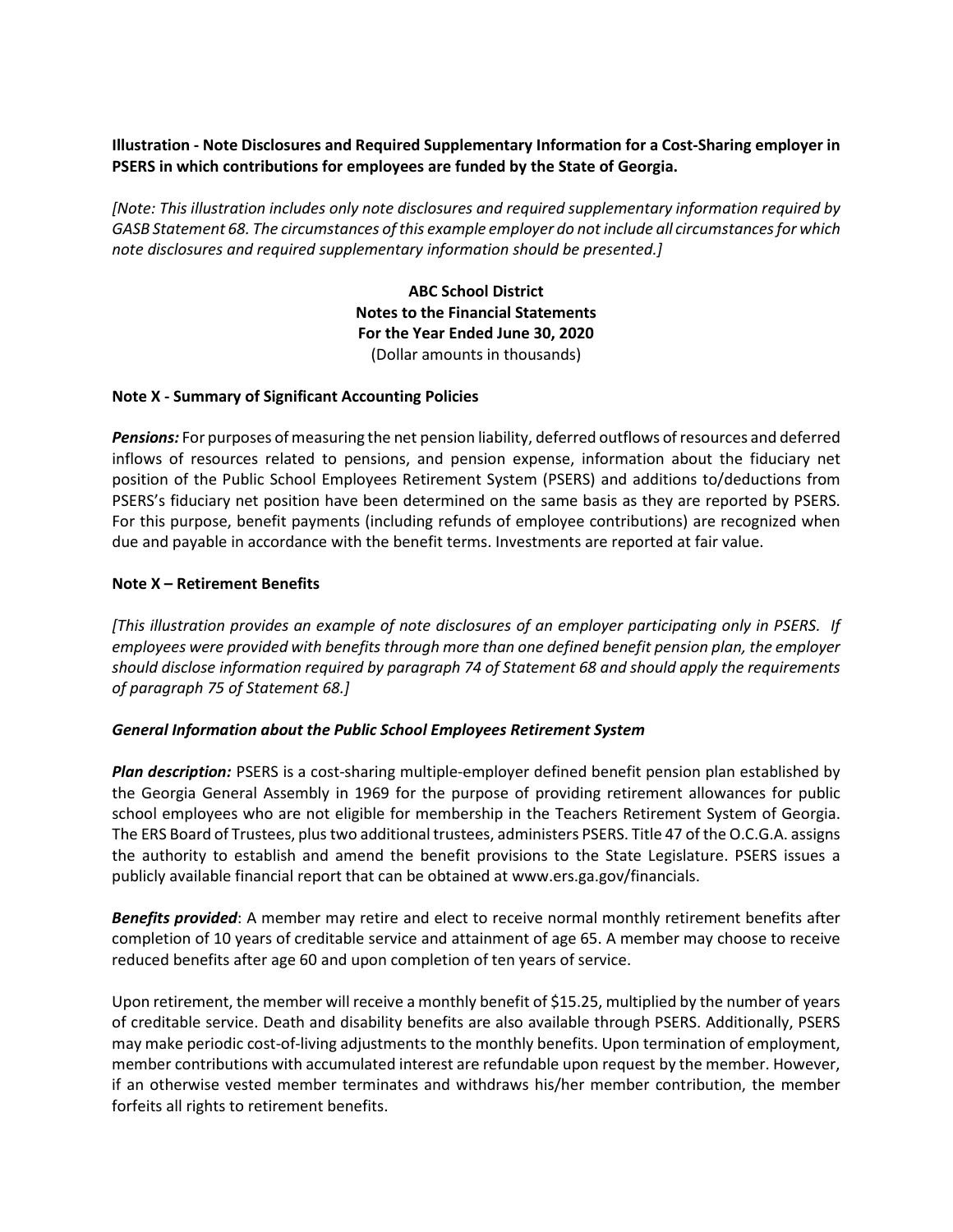*Contributions:* The general assembly makes an annual appropriation to cover the employer contribution to PSERS on behalf of local school employees (bus drivers, cafeteria workers, and maintenance staff). The annual employer contribution required by statute is actuarially determined and paid directly to PSERS by the State Treasurer in accordance with O.C.G.A. §47-4-29(a) and 60(b). Contributions are expected to finance the costs of benefits earned by employees during the year, with an additional amount to finance any unfunded accrued liability.

Individuals who became members prior to July 1, 2012 contribute \$4 per month for nine months each fiscal year. Individuals who became members on or after July 1, 2012 contribute \$10 per month for nine months each fiscal year. The State of Georgia, although not the employer of PSERS members, is required by statute to make employer contributions actuarially determined and approved and certified by the PSERS Board of Trustees.

## *Pension Liabilities and Pension Expense*

At June 30, 2020, the District did not have a liability for a proportionate share of the net pension liability because of the related State of Georgia support. The amount of the State's proportionate share of the net pension liability associated with the District is as follows:

State of Georgia's proportionate share of the Net Pension Liability associated with the District  $\sim$  S XX,XXX

For the year ended June 30, 2020, the District recognized pension expense of \$X,XXX and revenue of \$X,XXX for support provided by the State of Georgia.

*Actuarial assumptions:* The total pension liability as of June 30, 2019 was determined by an actuarial valuation as of June 30, 2018 using the following actuarial assumptions, applied to all periods included in the measurement:

| Inflation                        | 2.75%                                                                 |
|----------------------------------|-----------------------------------------------------------------------|
| Salary increases                 | N/A                                                                   |
| Investment rate of return        | 7.30%, net of pension plan investment expense,<br>including inflation |
| Postretirement benefit increases | 1.5% semi-annually                                                    |

Postretirement mortality rates were based on the RP-2000 Blue-Collar Mortality Table projected to 2025 with projection scale BB (set forward 3 years for males and 2 years for females) for the period after service retirements and for dependent beneficiaries. The RP-2000 Disabled Mortality projected to 2025 with projection scale BB (set forward 5 years for both males and females) was used for death after disability retirement. There is a margin for future mortality improvement in the tables used by the System. Based on the results of the most recent experience study adopted by the Board on December 17, 2015, the numbers of expected future deaths are 9-11% less than the actual number of deaths that occurred during the study period for healthy retirees and 9-11% less than expected under the selected table for disabled retirees. Rates of mortality in active service were based on the RP-2000 Employee Mortality Table projected to 2025 with projection scale BB.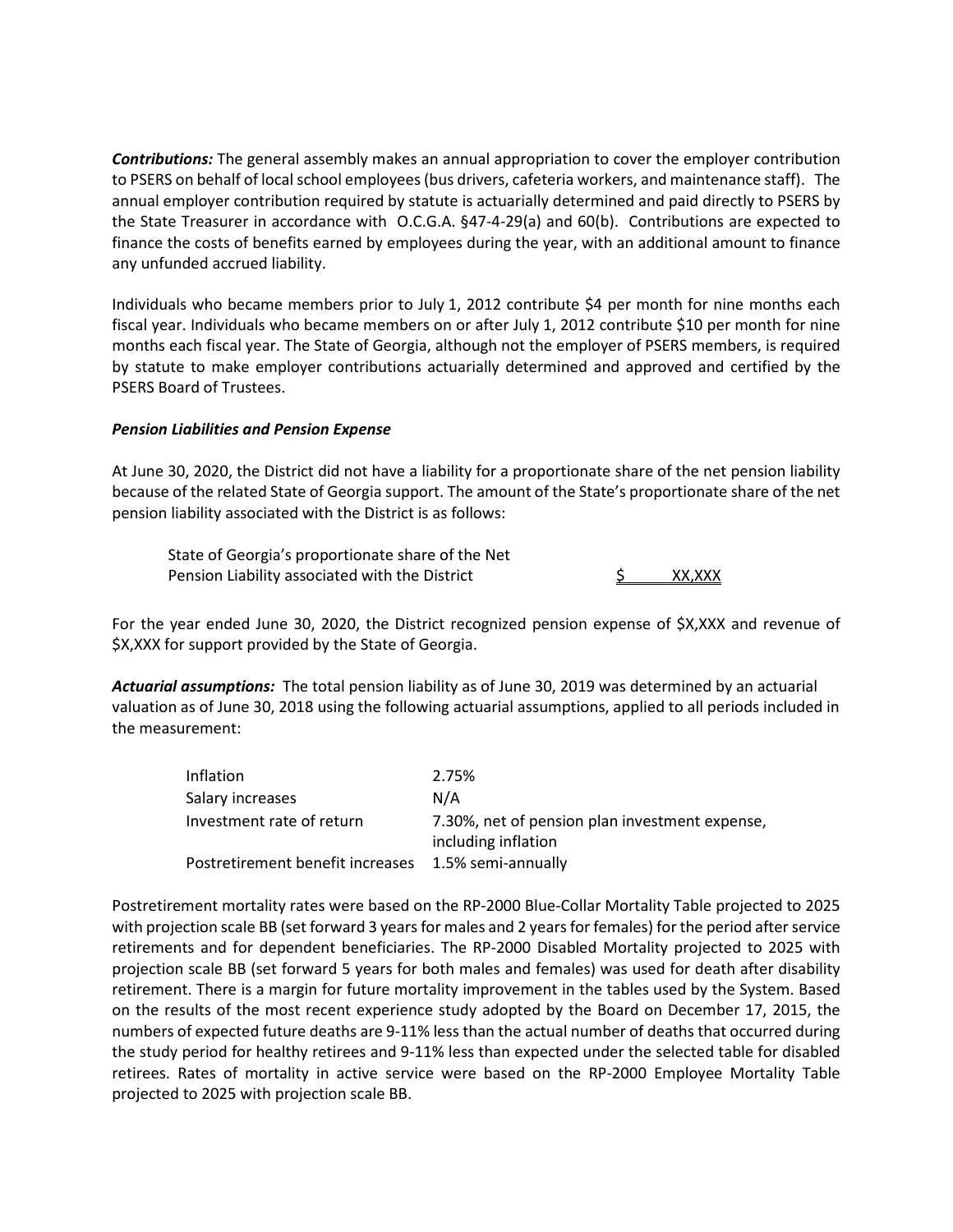The actuarial assumptions used in the June 30, 2018 valuation were based on the results of an actuarial experience study for the period July 1, 2009 – June 30, 2014, with the exception of the assumed investment rate of return.

The long-term expected rate of return on pension plan investments was determined using a log-normal distribution analysis in which best-estimate ranges of expected future real rates of return (expected nominal returns, net of pension plan investment expense and the assumed rate of inflation) are developed for each major asset class. These ranges are combined to produce the long-term expected rate of return by weighting the expected future real rates of return by the target asset allocation percentage and by adding expected inflation. The target allocation and best estimates of arithmetic real rates of return for each major asset class are summarized in the following table:

| Asset class                             | <b>Target</b><br>allocation | Long-term<br>expected real<br>rate of return* |
|-----------------------------------------|-----------------------------|-----------------------------------------------|
| Fixed income                            | 30.00%                      | $(0.10)\%$                                    |
| Domestic large equities                 | 46.20                       | 8.90                                          |
| Domestic small equities                 | 1.30                        | 13.20                                         |
| International developed market equities | 12.40                       | 8.90                                          |
| International emerging market equities  | 5.10                        | 10.90                                         |
| <b>Alternatives</b>                     | 5.00                        | 12.00                                         |
| Total                                   | 100.00%                     |                                               |

\* Rates shown are net of inflation

*Discount rate:* The discount rate used to measure the total pension liability was 7.30%. The projection of cash flows used to determine the discount rate assumed that plan member contributions will be made at the current contribution rate and that employer and State of Georgia contributions will be made at rates equal to the difference between actuarially determined contribution rates and the member rate. Based on those assumptions, the pension plan's fiduciary net position was projected to be available to make all projected future benefit payments of current plan members. Therefore, the long-term expected rate of return on pension plan investments was applied to all periods of projected benefit payments to determine the total pension liability.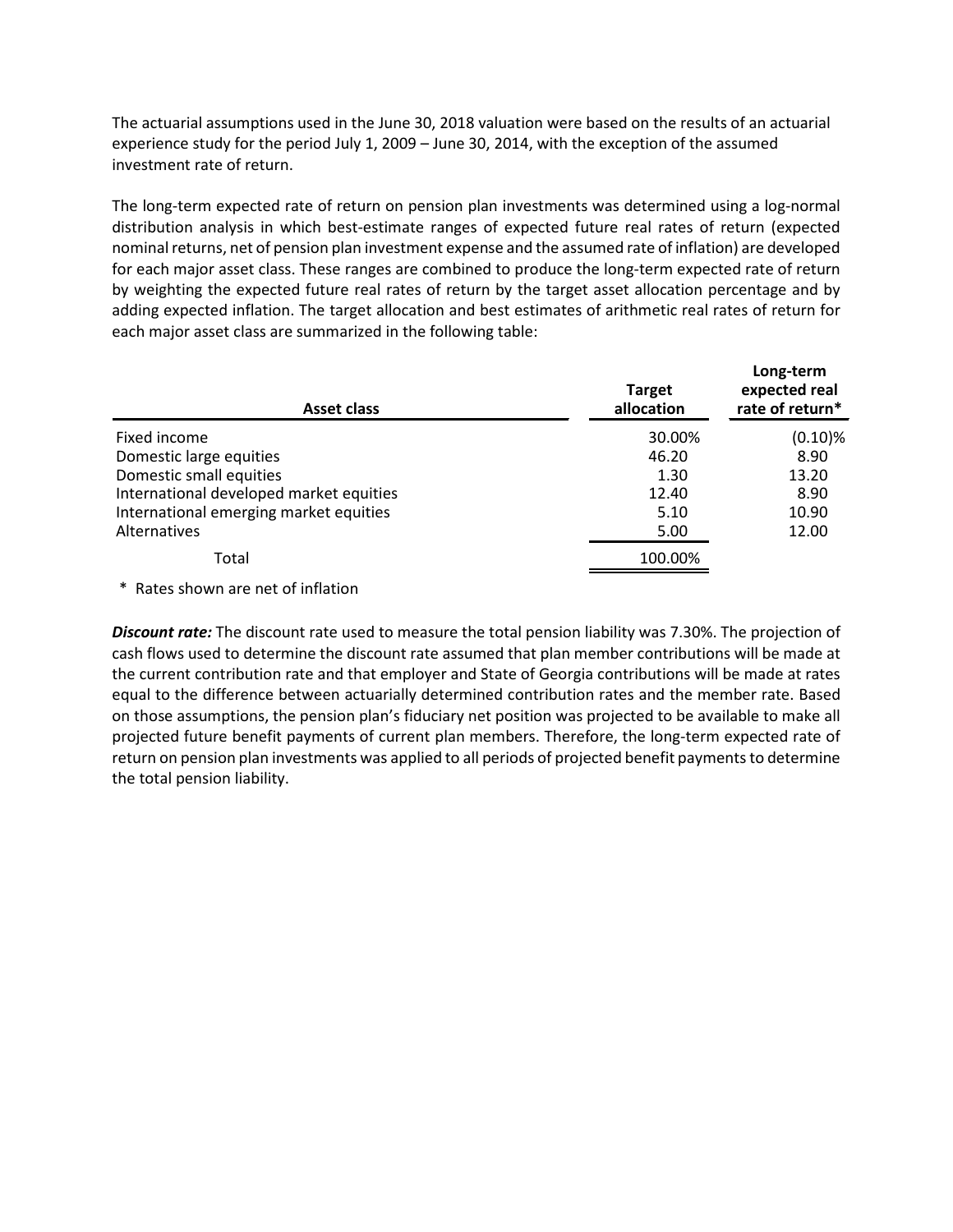# **ABC School District Required Supplementary Information Schedule of Proportionate Share of the Net Pension Liability Public Schools Employees Retirement System For the Year Ended June 30, 2020**

(Dollar amounts in thousands)

|                                                                                                       | 2020    | 2019   | 2018    | 2017    | 2016    | 2015    |
|-------------------------------------------------------------------------------------------------------|---------|--------|---------|---------|---------|---------|
| District's proportion of the net pension liability                                                    | X.XXX%  | X.XXX% | X.XXX%  | X.XXX%  | X.XXX%  | X.XXX%  |
| District's proportionate share of the net pension liability                                           | XX,XXX  | XX,XXX | XX, XXX | XX,XXX  | XX, XXX | XX, XXX |
| State of Georgia's proportionate share of the net pension<br>liability associated with the District   | XX, XXX | XX,XXX | XX, XXX | XX, XXX | XX, XXX | XX, XXX |
| Total                                                                                                 | XX, XXX | XX,XXX | XX, XXX | XX, XXX | XX, XXX | XX, XXX |
| District's covered payroll                                                                            | XX,XXX  | XX,XXX | XX,XXX  | XX,XXX  | XX, XXX | XX, XXX |
| District's proportionate share of the net pension liability<br>as a percentage of its covered payroll | N/A     | N/A    | N/A     | N/A     | N/A     | N/A     |
| Plan fiduciary net position as a percentage of the total<br>pension liability                         | 85.02%  | 85.26% | 76.33%  | 72.34%  | 76.20%  | 76.20%  |

*Note: Schedule is intended to show information for the last 10 fiscal years. Additional years will be displayed as they become available.*